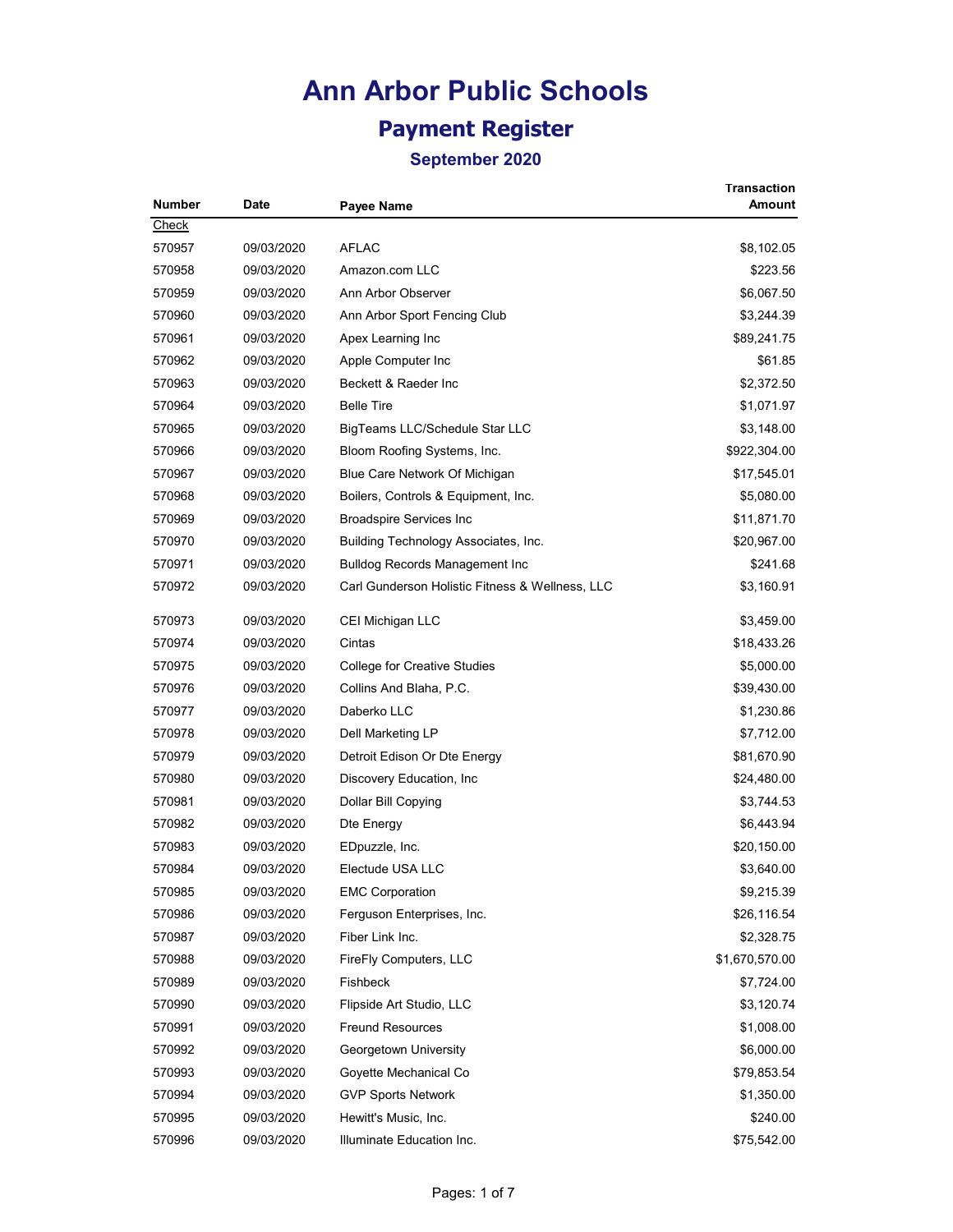## **Payment Register**

| 570997 | 09/03/2020 | Inspired By Science, LLC                         | \$3,510.67     |
|--------|------------|--------------------------------------------------|----------------|
| 570998 | 09/03/2020 | J W Pepper & Sons, Inc.                          | \$113.99       |
| 570999 | 09/03/2020 | Kajeet, Inc                                      | \$26,684.91    |
| 571000 | 09/03/2020 | Lifestyle Fitness Coach LLC                      | \$852.07       |
| 571001 | 09/03/2020 | <b>Madison Electric</b>                          | \$13,863.06    |
| 571002 | 09/03/2020 | Marxmoda, Inc.                                   | \$8,240.00     |
| 571003 | 09/03/2020 | <b>MBA Research</b>                              | \$2,085.00     |
| 571004 | 09/03/2020 | Mea Financial Services Inc. Group Term Life      | \$3,600.07     |
| 571005 | 09/03/2020 | Medco Supply Co (lockbox) Or Masune & Surgical S | \$964.98       |
| 571006 | 09/03/2020 | Messa (370)                                      | \$543,883.96   |
| 571007 | 09/03/2020 | MI Assoc Of Admins Of Spec Ed MAASE              | \$90.00        |
| 571008 | 09/03/2020 | Michigan Futsal Factory Academy, LLC             | \$950.40       |
| 571009 | 09/03/2020 | Michigan State University                        | \$6,000.00     |
| 571010 | 09/03/2020 | Mitchell & Mouat Architects                      | \$27,451.00    |
| 571011 | 09/03/2020 | MKD Enterprises, Inc.                            | \$2,795.00     |
| 571012 | 09/03/2020 | National Express Durham Holding Corp/DBA Trinity | \$32,611.22    |
| 571013 | 09/03/2020 | NUCO <sub>2</sub> Inc                            | \$400.71       |
| 571014 | 09/03/2020 | Office Depot                                     | \$83.33        |
| 571015 | 09/03/2020 | Peaceful Dragon School                           | \$92.95        |
| 571016 | 09/03/2020 | <b>Pittsfield Charter Township</b>               | \$88.46        |
| 571017 | 09/03/2020 | Priority Health                                  | \$1,934,632.49 |
| 571018 | 09/03/2020 | Rio Grande                                       | \$805.20       |
| 571019 | 09/03/2020 | <b>Rovin Ceramics</b>                            | \$698.25       |
| 571020 | 09/03/2020 | S/P <sub>2</sub>                                 | \$1,347.00     |
| 571021 | 09/03/2020 | Salem Twnshp Treasurer                           | \$550.00       |
| 571022 | 09/03/2020 | School Datebooks                                 | \$3,420.00     |
| 571023 | 09/03/2020 | School Specialty Inc*                            | \$86.21        |
| 571024 | 09/03/2020 | ScreenLine Captioning, L.L.C.                    | \$200.00       |
| 571025 | 09/03/2020 | Sentinel Technologies Inc                        | \$7,800.00     |
| 571026 | 09/03/2020 | Set-Seg (Opt & Gtl)                              | \$1,169.14     |
| 571027 | 09/03/2020 | Sports & Recreation, LLC                         | \$16,469.92    |
| 571028 | 09/03/2020 | Star Trac Enterpirse LLC                         | \$147,018.37   |
| 571029 | 09/03/2020 | State Of Michigan Dept Of Licensing & Regulatory | \$100.00       |
| 571030 | 09/03/2020 | State Of Michigan Dept Of Licensing & Regulatory | \$1,099.88     |
| 571031 | 09/03/2020 | State Of Michigan School Meals Program           | \$3,600.00     |
| 571032 | 09/03/2020 | Stukent, Inc.                                    | \$3,315.00     |
| 571033 | 09/03/2020 | Super Duper School Co.                           | \$465.52       |
| 571034 | 09/03/2020 | <b>Talx Corporation</b>                          | \$108.60       |
| 571035 | 09/03/2020 | The Arbiter                                      | \$600.00       |
| 571036 | 09/03/2020 | The Heaney Group                                 | \$803.40       |
| 571037 | 09/03/2020 | The Sherwin-Williams Company                     | \$1,910.25     |
| 571038 | 09/03/2020 | The University of Charleston, Inc.               | \$6,000.00     |
| 571039 | 09/03/2020 | The University of Michigan                       | \$2,000.00     |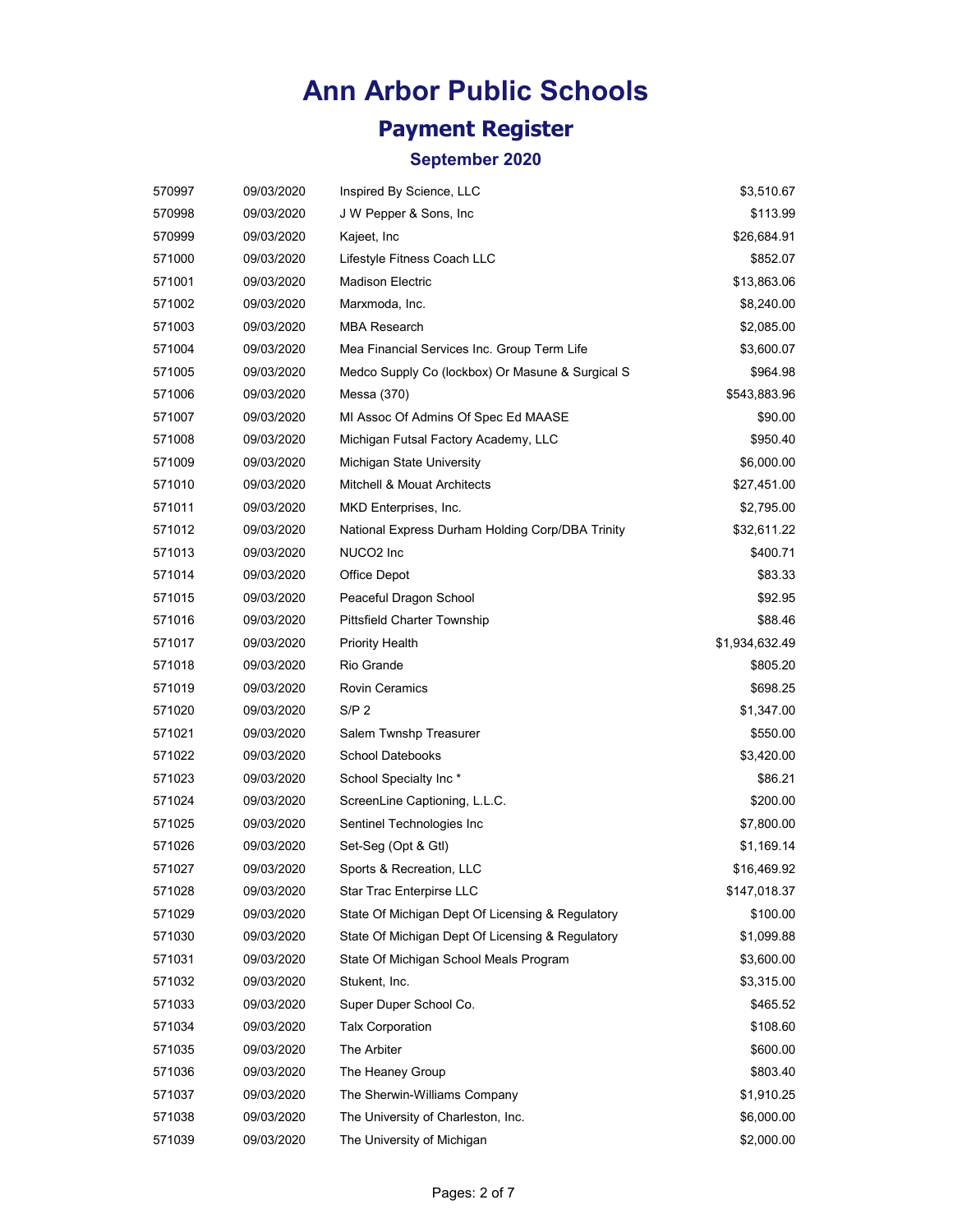## **Payment Register**

| 571040 | 09/03/2020 | Universal Technology Solutions LLC, Hadeel, Alqdah | \$1,250.00  |
|--------|------------|----------------------------------------------------|-------------|
| 571041 | 09/03/2020 | University of Michigan, MedSport                   | \$4,800.00  |
| 571042 | 09/03/2020 | Venture International LLC                          | \$1,125.00  |
| 571043 | 09/03/2020 | Vesta Modular                                      | \$46,733.32 |
| 571044 | 09/03/2020 | Video And Internet Stuff, Llc                      | \$2,010.00  |
| 571045 | 09/03/2020 | Washtenaw County Treasurer Office                  | \$6,383.58  |
| 571046 | 09/03/2020 | Washtenaw Intermediate School District             | \$104.96    |
| 571047 | 09/03/2020 | Paradigm Equities Inc                              | \$61,120.23 |
| 571048 | 09/03/2020 | Bhaumik, Kristin                                   | \$156.50    |
| 571049 | 09/03/2020 | Boss, Benita                                       | \$17.25     |
| 571050 | 09/03/2020 | Cleland, Kelly                                     | \$265.00    |
| 571051 | 09/03/2020 | Lehmann, Todd                                      | \$91.95     |
| 571052 | 09/03/2020 | Mohamed, Hassan                                    | \$83.75     |
| 571053 | 09/03/2020 | Riedberger, Lindsey                                | \$32.10     |
| 571054 | 09/03/2020 | Robert, Lorraine                                   | \$60.75     |
| 571055 | 09/03/2020 | Robert, Lorraine                                   | \$12.10     |
| 571056 | 09/03/2020 | Sackett, Sunny                                     | \$135.80    |
| 571057 | 09/10/2020 | Asset Acceptance LLC                               | \$245.19    |
| 571058 | 09/10/2020 | Berndt & Associates, P.C.                          | \$147.29    |
| 571059 | 09/10/2020 | Michigan Education Association (MEA)               | \$952.07    |
| 571060 | 09/10/2020 | Oklahoma Centralized Support Registry- FOC 711     | \$311.90    |
| 571061 | 09/10/2020 | University Of Michigan Credit Union                | \$50.00     |
| 571062 | 09/10/2020 | Chapter 13 Trustee                                 | \$483.85    |
| 571063 | 09/10/2020 | Michigan State Disbursement Unit                   | \$4,043.96  |
| 571064 | 09/10/2020 | Office Of The Chapter 13 Trustee                   | \$516.59    |
| 571065 | 09/17/2020 | Aero Filter, Inc.                                  | \$21,423.70 |
| 571066 | 09/17/2020 | Amazon.com LLC                                     | \$333.22    |
| 571067 | 09/17/2020 | Ann Arbor Student Building Industry                | \$390.00    |
| 571068 | 09/17/2020 | Apex Learning Inc                                  | \$1,000.00  |
| 571069 | 09/17/2020 | <b>Baruzzini Aquatics</b>                          | \$5,714.16  |
| 571070 | 09/17/2020 | Beckett & Raeder Inc                               | \$5,951.50  |
| 571071 | 09/17/2020 | <b>Blick Art Materials LLC</b>                     | \$748.40    |
| 571072 | 09/17/2020 | Boilers, Controls & Equipment, Inc.                | \$1,424.46  |
| 571073 | 09/17/2020 | Bradley Axelrod, Dr                                | \$3,300.00  |
| 571074 | 09/17/2020 | <b>Broadspire Services Inc</b>                     | \$3,831.15  |
| 571075 | 09/17/2020 | Cintas                                             | \$12,664.94 |
| 571076 | 09/17/2020 | Clark Hill PLLC                                    | \$506.00    |
| 571077 | 09/17/2020 | Cleanlites Recycling, Inc                          | \$621.96    |
| 571078 | 09/17/2020 | Colman Wolf Supply Company                         | \$1,934.10  |
| 571079 | 09/17/2020 | <b>Constellation New Energy Gas</b>                | \$4,596.95  |
| 571080 | 09/17/2020 | Crisis Prevention Institute Inc.                   | \$9,270.00  |
| 571081 | 09/17/2020 | Davis Vision                                       | \$3,278.33  |
| 571082 | 09/17/2020 | Detroit Edison Or Dte Energy                       | \$55,533.04 |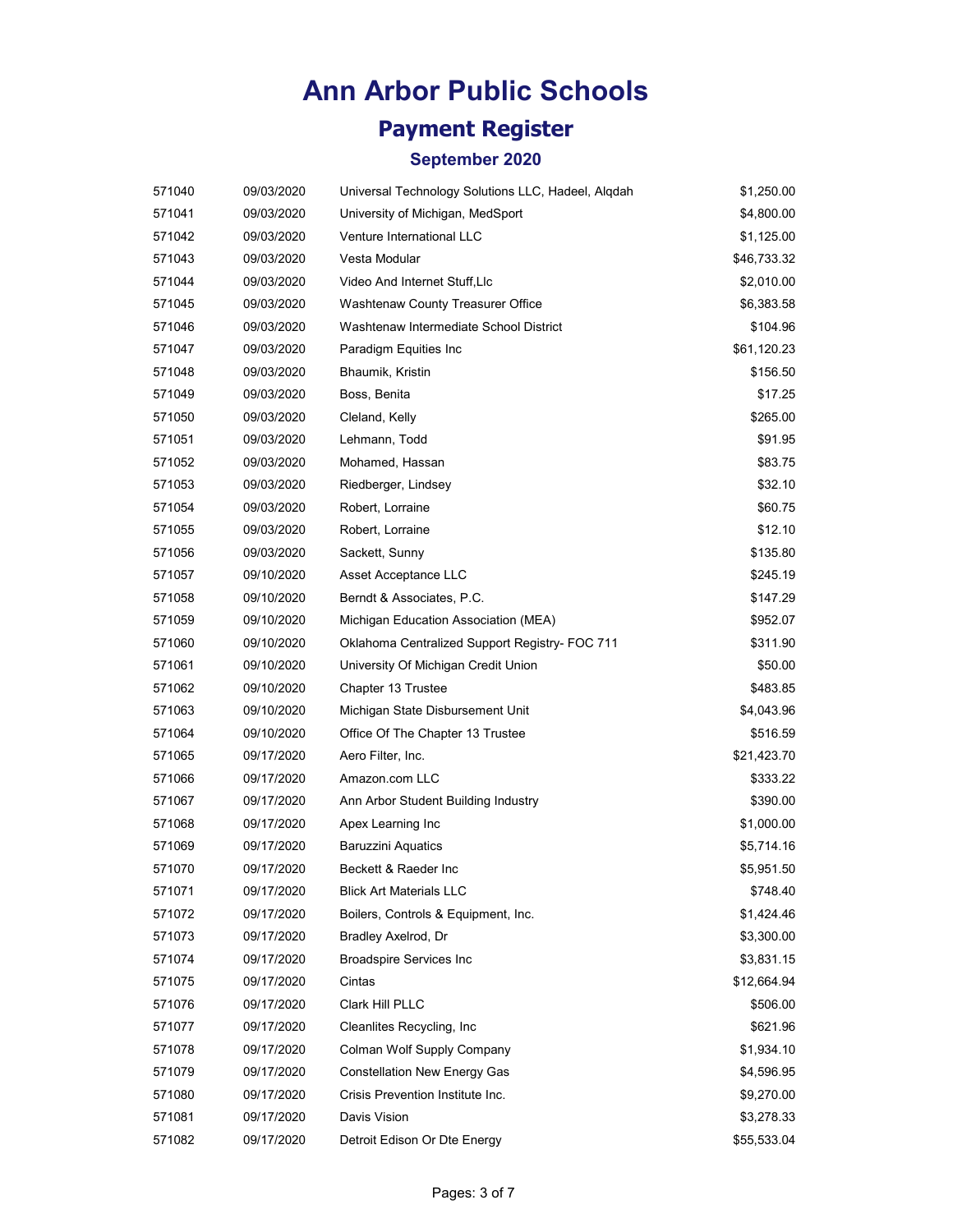## **Payment Register**

| 571083 | 09/17/2020 | <b>Detroit Training Center</b>                     | \$1,194.00   |
|--------|------------|----------------------------------------------------|--------------|
| 571084 | 09/17/2020 | Dihydro Services Inc                               | \$212.00     |
| 571085 | 09/17/2020 | Dollar Bill Copying                                | \$20,246.27  |
| 571086 | 09/17/2020 | Dte Energy                                         | \$11,351.98  |
| 571087 | 09/17/2020 | Ferguson Enterprises, Inc.                         | \$19,051.56  |
| 571088 | 09/17/2020 | Flinn Scientific Co.                               | \$230.39     |
| 571089 | 09/17/2020 | Florida Virtual School                             | \$20,045.00  |
| 571090 | 09/17/2020 | Gaynor, Jeffrey, T                                 | \$130.00     |
| 571091 | 09/17/2020 | <b>General Painting Company LLC</b>                | \$3,200.00   |
| 571092 | 09/17/2020 | Glenn Nelson                                       | \$130.00     |
| 571093 | 09/17/2020 | <b>Graduation Alliance</b>                         | \$28,350.00  |
| 571094 | 09/17/2020 | H.V. Burton Company                                | \$950.00     |
| 571095 | 09/17/2020 | Huron Valley Electric                              | \$112,835.00 |
| 571096 | 09/17/2020 | J.C. Ehrlich Pest Control                          | \$2,339.00   |
| 571097 | 09/17/2020 | JDRM Engineering, Inc.                             | \$3,254.50   |
| 571098 | 09/17/2020 | Johnson, Bryan, Lee                                | \$130.00     |
| 571099 | 09/17/2020 | Johnson Controls Inc                               | \$11,925.00  |
| 571100 | 09/17/2020 | Johnstone Supply Detroit Group                     | \$4,410.02   |
| 571101 | 09/17/2020 | Kelly-Shaieb, Jessica, Leigh                       | \$130.00     |
| 571102 | 09/17/2020 | Knowledge Matters Inc                              | \$2,590.00   |
| 571103 | 09/17/2020 | Lazarus, Rebecca, Ruth                             | \$130.00     |
| 571104 | 09/17/2020 | Learning Without Tears                             | \$352.00     |
| 571105 | 09/17/2020 | <b>Madison Electric</b>                            | \$376.67     |
| 571106 | 09/17/2020 | MaryRuth Books, Inc.                               | \$1,499.96   |
| 571107 | 09/17/2020 | Medco Supply Co (lockbox) Or Masune & Surgical S   | \$1,294.89   |
| 571108 | 09/17/2020 | <b>Mediscan Staffing Services</b>                  | \$2,133.95   |
| 571109 | 09/17/2020 | Meridian Winds LLC                                 | \$1,344.00   |
| 571110 | 09/17/2020 | MI Assoc Of Admins Of Spec Ed MAASE                | \$90.00      |
| 571111 | 09/17/2020 | Michigan Assoc. of Superintendents & Admnistrators | \$2,637.61   |
| 571112 | 09/17/2020 | Michigan Event Parking, LLC                        | \$9,256.00   |
| 571113 | 09/17/2020 | Michigan Interpreting Services, Inc.               | \$672.00     |
| 571114 | 09/17/2020 | Michigan Interscholastic Forensic Association      | \$450.00     |
| 571115 | 09/17/2020 | Michigan Power Rodding, Inc.                       | \$688.00     |
| 571116 | 09/17/2020 | Miller Canfield Paddock Stone Plc                  | \$2,211.00   |
| 571117 | 09/17/2020 | MKD Enterprises, Inc.                              | \$3,655.00   |
| 571118 | 09/17/2020 | My-Way Trucking, Inc.                              | \$345.00     |
| 571119 | 09/17/2020 | <b>New Readers Press</b>                           | \$400.00     |
| 571120 | 09/17/2020 | Nova Consultants, Inc.                             | \$69,864.38  |
| 571121 | 09/17/2020 | NUCO <sub>2</sub> Inc                              | \$624.33     |
| 571122 | 09/17/2020 | Office Depot                                       | \$147.53     |
| 571123 | 09/17/2020 | Pediatric Therapy Associates                       | \$30,044.00  |
| 571124 | 09/17/2020 | Pioneer High School Petty Cash Or                  | \$263.99     |
| 571125 | 09/17/2020 | Quadient Finance USA, Inc.                         | \$300.00     |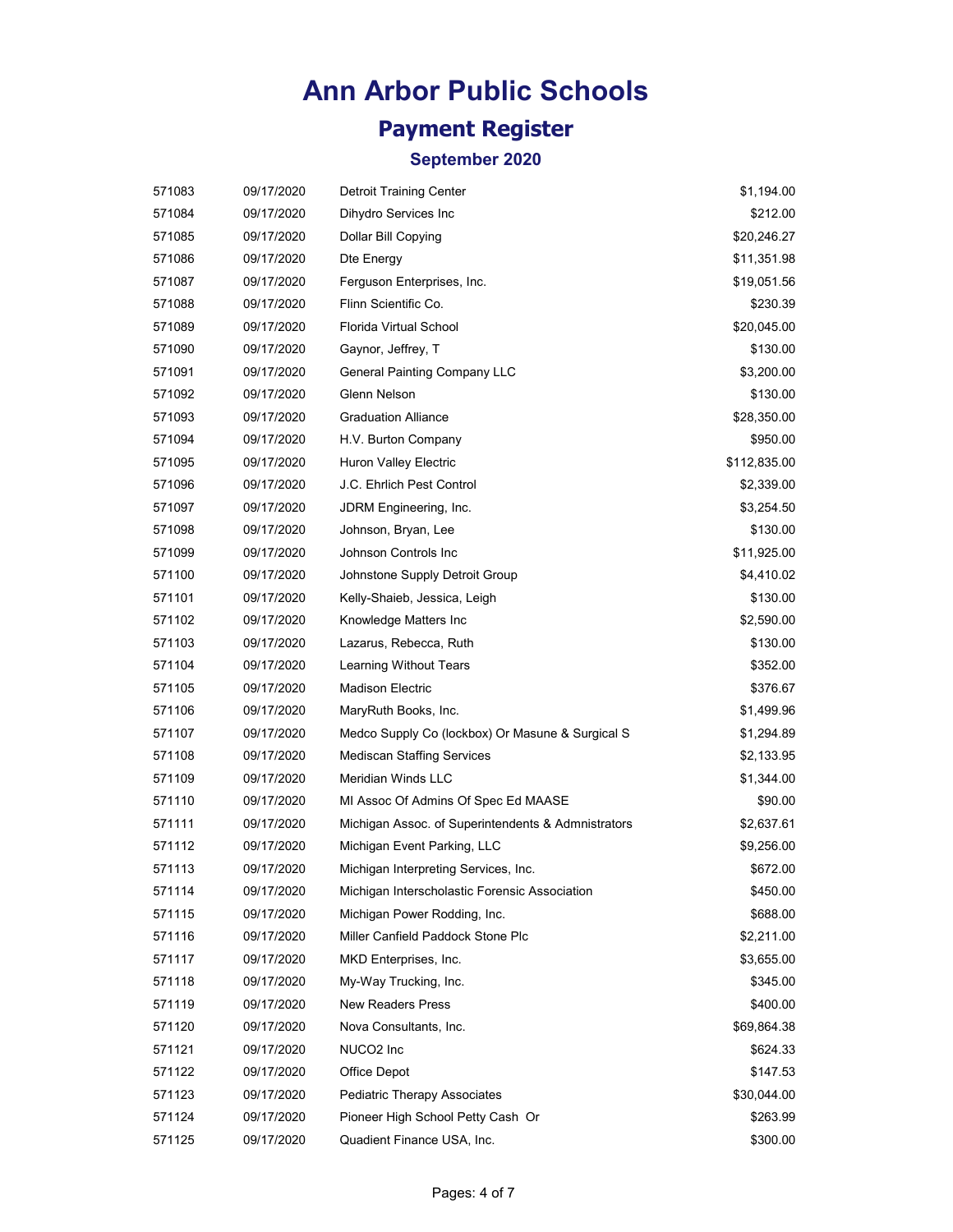## **Payment Register**

| 571126 | 09/17/2020 | Richard E. Kroopnick, PLC                         | \$630.00       |
|--------|------------|---------------------------------------------------|----------------|
| 571127 | 09/17/2020 | Safety Systems, Inc.                              | \$75.00        |
| 571128 | 09/17/2020 | School Specialty Inc*                             | \$3,303.38     |
| 571129 | 09/17/2020 | ScreenLine Captioning, L.L.C.                     | \$2,042.50     |
| 571130 | 09/17/2020 | Simone Danyiell Lightfoot                         | \$130.00       |
| 571131 | 09/17/2020 | Southeastern Conference                           | \$700.00       |
| 571132 | 09/17/2020 | Sowash Ventures, LLC                              | \$29,495.50    |
| 571133 | 09/17/2020 | Stantec Architecture Inc.                         | \$45,252.62    |
| 571134 | 09/17/2020 | State Of MI Dept. Of Labor & Economic Growth      | \$155.00       |
| 571135 | 09/17/2020 | State Of Michigan Labor And Economic G            | \$2,505.00     |
| 571136 | 09/17/2020 | Steve's Custom Signs, Inc.                        | \$2,916.00     |
| 571137 | 09/17/2020 | Susan Eunice Baskett                              | \$130.00       |
| 571138 | 09/17/2020 | <b>Talx Corporation</b>                           | \$1,098.60     |
| 571139 | 09/17/2020 | Tank Testing Services Inc                         | \$486.00       |
| 571140 | 09/17/2020 | The Origins Program                               | \$2,990.00     |
| 571141 | 09/17/2020 | <b>University Translator Services</b>             | \$1,125.00     |
| 571142 | 09/17/2020 | Unum Life Insurance Company Of America            | \$3,742.61     |
| 571143 | 09/17/2020 | Unum Long/Short Term Insurance Company Of America | \$11,810.57    |
| 571144 | 09/17/2020 | Venture International LLC                         | \$1,125.00     |
| 571145 | 09/17/2020 | Waste Management                                  | \$1,625.52     |
| 571146 | 09/17/2020 | Young Supply Co                                   | \$839.10       |
| 571147 | 09/17/2020 | Kapnick Insurance Group                           | \$8,608.00     |
| 571148 | 09/17/2020 | Paradigm Equities Inc                             | \$43,793.05    |
| 571149 | 09/17/2020 | Bondy, Kim                                        | \$11.25        |
| 571150 | 09/17/2020 | Lee, Dong Wook                                    | \$170.00       |
| 571151 | 09/17/2020 | Liao, Wengiang                                    | \$427.75       |
| 571152 | 09/17/2020 | Lu, Furong                                        | \$62.50        |
| 571153 | 09/17/2020 | Zhang, Xiaoxi                                     | \$147.50       |
| 571154 | 09/17/2020 | A and N Electric, Inc.                            | \$9,104.10     |
| 571155 | 09/17/2020 | <b>AM Services</b>                                | \$6,815.38     |
| 571156 | 09/17/2020 | Apple Computer Inc                                | \$12,865.95    |
| 571157 | 09/17/2020 | <b>CDW Government LLC</b>                         | \$6,879.29     |
| 571158 | 09/17/2020 | FireFly Computers, LLC                            | \$2,278,050.00 |
| 571159 | 09/17/2020 | Head Usa Inc Dba Head/Penn Racquet Sp             | \$511.80       |
| 571160 | 09/17/2020 | <b>Madison Electric</b>                           | \$1,370.70     |
| 571161 | 09/17/2020 | Notable, Inc.                                     | \$21,250.00    |
| 571162 | 09/17/2020 | PowerSchool Group, LIC                            | \$208,313.39   |
| 571163 | 09/17/2020 | Project Lead The Way, Inc.                        | \$9,050.00     |
| 571164 | 09/17/2020 | Quench USA Inc.                                   | \$79.90        |
| 571165 | 09/17/2020 | Sentinel Technologies Inc                         | \$26,100.00    |
| 571166 | 09/17/2020 | Southeast Michigan Tennis Assn                    | \$320.00       |
| 571167 | 09/17/2020 | SP Designs & Manufacturing Inc.                   | \$436.20       |
| 571168 | 09/17/2020 | Sports & Recreation, LLC                          | \$4,666.04     |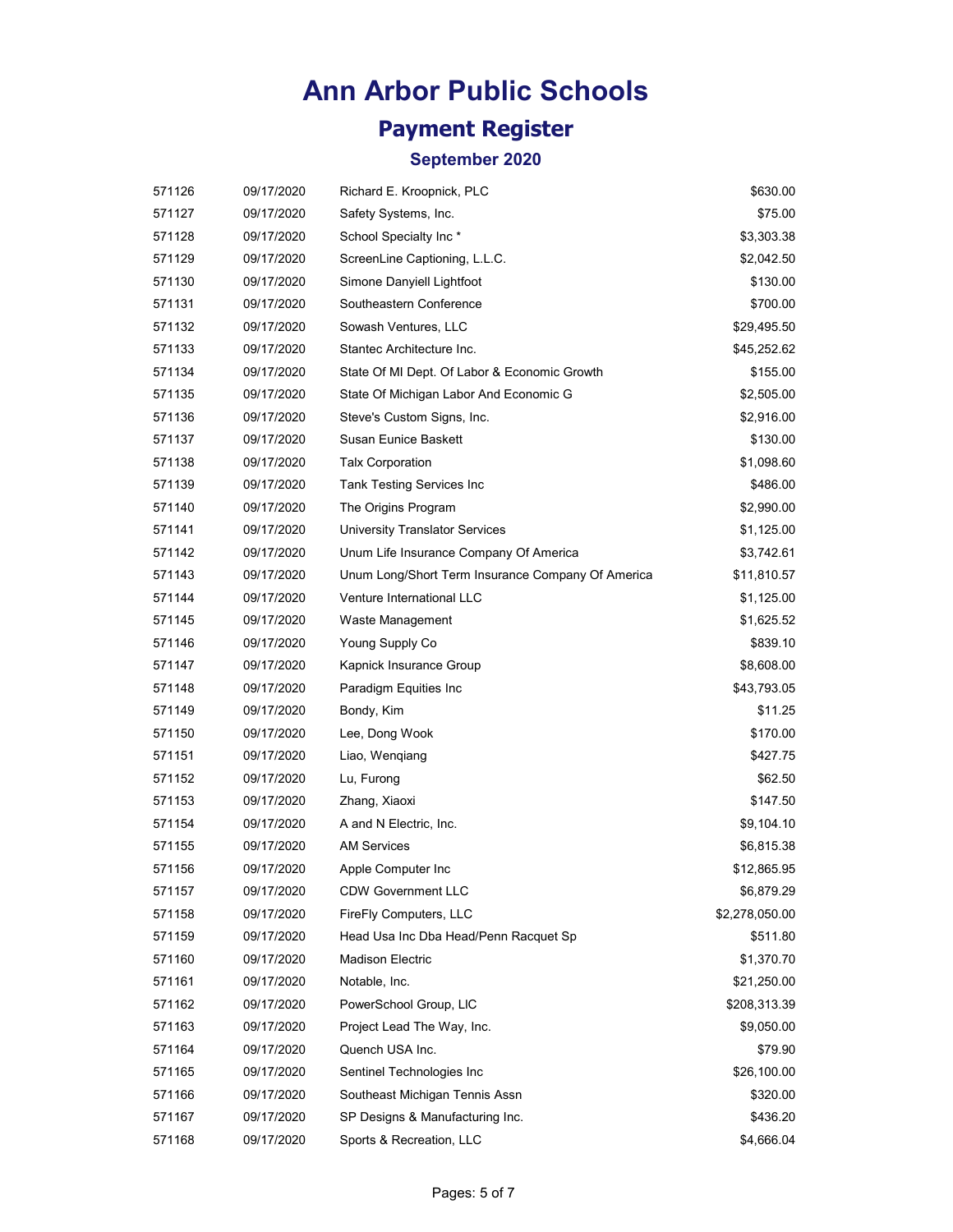## **Payment Register**

| 571169             | 09/17/2020 | Staples Advantage                              | \$94.41        |
|--------------------|------------|------------------------------------------------|----------------|
| 571170             | 09/17/2020 | Stevens Disposal & Recycling Services Inc      | \$770.00       |
| 571171             | 09/17/2020 | <b>Theatre Nova</b>                            | \$755.97       |
| 571172             | 09/17/2020 | Western Michigan University                    | \$4,000.00     |
| 571173             | 09/23/2020 | Asset Acceptance LLC                           | \$211.99       |
| 571174             | 09/23/2020 | Berndt & Associates, P.C.                      | \$147.29       |
| 571175             | 09/23/2020 | Michigan Education Association (MEA)           | \$710.82       |
| 571176             | 09/23/2020 | Oklahoma Centralized Support Registry- FOC 711 | \$311.90       |
| 571177             | 09/23/2020 | University Of Michigan Credit Union            | \$50.00        |
| 571178             | 09/23/2020 | Chapter 13 Trustee                             | \$483.85       |
| 571179             | 09/23/2020 | Michigan State Disbursement Unit               | \$4,131.55     |
| 571180             | 09/23/2020 | Office Of The Chapter 13 Trustee               | \$516.59       |
| Type Check Totals: |            |                                                | \$9,400,262.98 |
| EFT                |            |                                                |                |
| 360739             | 09/23/2020 | <b>BMO HARRIS BANK N.A.</b>                    | \$143,452.18   |
| 360740             | 09/01/2020 | <b>PCMI</b>                                    | (\$63.36)      |
| 360741             | 09/01/2020 | <b>PCMI</b>                                    | \$9,506.87     |
| 360742             | 09/02/2020 | McCarthy & Smith, Inc.                         | \$1,590,799.69 |
| 363193             | 09/15/2020 | <b>PCMI</b>                                    | \$132,068.37   |
| 363194             | 09/15/2020 | <b>PCMI</b>                                    | \$8,070.55     |
| 365725             | 09/28/2020 | BMO HARRIS BANK N.A.                           | \$524,902.82   |
| 365727             | 09/22/2020 | EDUStaff, LLC                                  | \$1,699.20     |
| 365728             | 09/25/2020 | EDUStaff, LLC                                  | \$3,823.20     |
| 365729             | 09/29/2020 | EDUStaff, LLC                                  | \$1,486.80     |
| 365730             | 09/30/2020 | EDUStaff, LLC                                  | \$2,336.40     |
| 365731             | 09/04/2020 | EDUStaff, LLC                                  | \$8,474.16     |
| 368296             | 09/18/2020 | EDUStaff, LLC                                  | \$50,106.58    |
| 368297             | 09/21/2020 | EDUStaff, LLC                                  | \$637.20       |
| Type EFT Totals:   |            |                                                | \$2,477,300.66 |

| <b>Transaction Amount Reconciled Amount</b> |                |
|---------------------------------------------|----------------|
| \$251,207.64                                | \$0.00         |
| \$9,144,055.34                              | \$9,144,055.34 |
| \$5,000.00                                  | \$0.00         |
| \$0.00                                      | \$0.00         |
| \$9,400,262.98                              | \$9,144,055.34 |
|                                             |                |

| <b>Transaction Amount Reconciled Amount</b> |        |
|---------------------------------------------|--------|
| \$2,477,300.66                              | \$0.00 |
| \$0.00                                      | \$0.00 |
| \$0.00                                      | \$0.00 |
| \$2,477,300.66                              | \$0.00 |